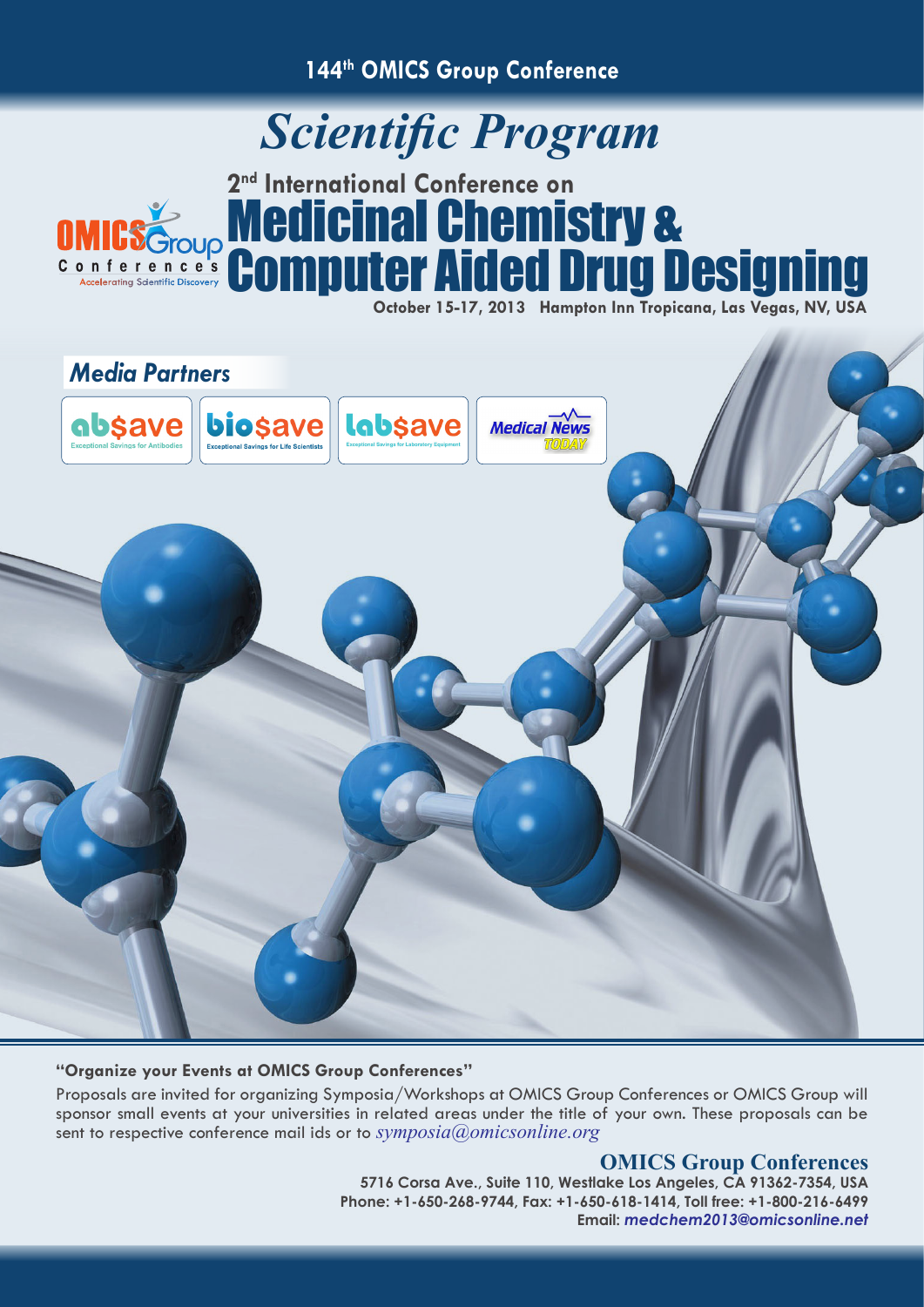|                                                                                 |  |                                                                                                                                                                | Day 1                                     | October 15, 2013                                                                                                                                                              |  |
|---------------------------------------------------------------------------------|--|----------------------------------------------------------------------------------------------------------------------------------------------------------------|-------------------------------------------|-------------------------------------------------------------------------------------------------------------------------------------------------------------------------------|--|
| 08:00-09:00                                                                     |  | <b>Registrations</b>                                                                                                                                           |                                           |                                                                                                                                                                               |  |
|                                                                                 |  |                                                                                                                                                                | Salon A                                   |                                                                                                                                                                               |  |
|                                                                                 |  | <b>Conferences</b><br><b>Acceleratina Scientific Discovery</b>                                                                                                 | 08:30-08:55                               | <b>Opening Ceremony</b>                                                                                                                                                       |  |
|                                                                                 |  |                                                                                                                                                                | <b>Keynote Forum</b>                      |                                                                                                                                                                               |  |
| 09:55-10:00                                                                     |  | <b>Introduction</b>                                                                                                                                            |                                           |                                                                                                                                                                               |  |
| 10:00-10:25                                                                     |  | <b>James K. Bashkin</b>                                                                                                                                        |                                           |                                                                                                                                                                               |  |
|                                                                                 |  | University of Missouri-St. Louis, USA                                                                                                                          |                                           |                                                                                                                                                                               |  |
| 10:25-10:50                                                                     |  | <b>Brian S. J. Blagg</b>                                                                                                                                       |                                           |                                                                                                                                                                               |  |
|                                                                                 |  | The University of Kansas, USA                                                                                                                                  |                                           |                                                                                                                                                                               |  |
|                                                                                 |  |                                                                                                                                                                |                                           | Coffeebreak: 10:50-11:05 @ Foyer                                                                                                                                              |  |
| 11:05-11:30                                                                     |  | <b>Xiang-Qun (Sean) Xie</b><br>University of Pittsburgh, USA                                                                                                   |                                           |                                                                                                                                                                               |  |
| 11:30-11:55                                                                     |  | <b>Tulay Aygan Atesin</b>                                                                                                                                      |                                           |                                                                                                                                                                               |  |
|                                                                                 |  |                                                                                                                                                                | The University of Texas-Pan American, USA |                                                                                                                                                                               |  |
| <b>Track 1: Rational Drug Designing</b>                                         |  |                                                                                                                                                                |                                           |                                                                                                                                                                               |  |
|                                                                                 |  | Session Chair: Victor J Hruby, University of Arizona, USA                                                                                                      |                                           |                                                                                                                                                                               |  |
|                                                                                 |  | Session Co-Chair: Alexander Heifetz, Evotec (UK) Ltd., UK                                                                                                      |                                           | <b>Session Introduction</b>                                                                                                                                                   |  |
| 11:55-12:15                                                                     |  | Design and investigation of multivalent ligands for the detection and treatment of diseases<br>Victor J Hruby, University of Arizona, USA                      |                                           |                                                                                                                                                                               |  |
| 12:15-12:35                                                                     |  | Structure-based drug discovery for GPCRs: From receptors to ligands                                                                                            |                                           |                                                                                                                                                                               |  |
| 12:35-12:55                                                                     |  | Alexander Heifetz, Evotec (UK) Ltd., UK                                                                                                                        |                                           | DNA-binding polyamides designed against E1, E2 binding sites of HPV DNA show dramatic anti-HPV activity in cell and tissue culture                                            |  |
|                                                                                 |  | James K Bashkin, University of Missouri-St. Louis, USA                                                                                                         |                                           | Structure-guided design, synthesis, and evaluation of guanine-derived inhibitors of the eIF4E mRNA-cap interaction                                                            |  |
| 12:55-13:15                                                                     |  | Xiaoqi Chen, Amgen, USA                                                                                                                                        |                                           |                                                                                                                                                                               |  |
| 14:00-14:20                                                                     |  |                                                                                                                                                                |                                           | Lunch Break 13:15-14:00 @ Carol & Patio<br>The design and discovery of CXCR4 chemokine receptor antagonists through incorporation of GPCR-MedChem based fragments             |  |
|                                                                                 |  | Larry Wilson, Emory University and Emory Institute for Drug Development, USA<br>Understanding the essential requirements for success in structure-based design |                                           |                                                                                                                                                                               |  |
| 14:20-14:40                                                                     |  | <b>Gregory L Warren, OpenEye Scientific Software, USA</b>                                                                                                      |                                           |                                                                                                                                                                               |  |
|                                                                                 |  | 14:40-15:00 RNA and other macromolecules                                                                                                                       |                                           | Site Identification by Ligand Competitive Saturation (SILCS): Computational approach for the identification and optimization of ligands targeting proteins,                   |  |
|                                                                                 |  | Alexander D MacKerell, University of Maryland, USA<br><b>Computer-aided design of glucokinase activators</b>                                                   |                                           |                                                                                                                                                                               |  |
| 15:00-15:20                                                                     |  | Meihua Tu, Pfizer, USA                                                                                                                                         |                                           |                                                                                                                                                                               |  |
| 15:20-15:40                                                                     |  | Jetze J Tepe, Michigan State University, USA                                                                                                                   |                                           | Non-competitive regulation of the human proteasome by natural products and natural product inspired scaffolds                                                                 |  |
|                                                                                 |  |                                                                                                                                                                |                                           | Coffee Break 15:40-15:55 @ Foyer<br>Rational design approaches to find novel ligands targeting the aryl hydrocarbon receptor: successful applications and mechanistic studies |  |
| 15:55-16:15                                                                     |  | William H Bisson, Oregon State University, USA                                                                                                                 |                                           |                                                                                                                                                                               |  |
| 16:15-16:35                                                                     |  | Seetharama D. Satyanarayanajois, University of Louisiana at Monroe, USA                                                                                        |                                           | Modulations of protein-protein interactions of EGFRs: Structure, inhibition, dynamics and its implications in breast cancer                                                   |  |
| 16:35-16:55                                                                     |  | Concepción González-Bello, Universidad de Santiago de Compostela, Spain                                                                                        |                                           | Development of new antibiotics by targeting essential enzymes in bacteria: Structure-based design and simulation studies                                                      |  |
| 16:55-17:15                                                                     |  | Design and synthesis of novel pyrimidone analogues as HIV-1 integrase inhibitors                                                                               |                                           |                                                                                                                                                                               |  |
|                                                                                 |  | Guisen Zhao, Shandong University, China<br>Synthesis and anti-candida activity evaluation of new $[1,2,4]$ triazolo $[3,4-b][1,3,4]$ thiadiazines              |                                           |                                                                                                                                                                               |  |
| 17:15-17:35                                                                     |  | Mashooq Ahmad Bhat, King Saud University, Kingdom of Saudi Arabia                                                                                              |                                           |                                                                                                                                                                               |  |
| 17:35-17:55                                                                     |  | Newer approaches to the discovery of glitazones<br>Praveen Thaggikuppe Krishnamurthy, JSS College of Pharmacy, India                                           |                                           |                                                                                                                                                                               |  |
| 18:30-19:30 Cocktails Sponsored by Medicinal Chemistry @ Foyer<br><b>Tahiti</b> |  |                                                                                                                                                                |                                           |                                                                                                                                                                               |  |
|                                                                                 |  | Track 2: Computer-Aided Drug Design and Structure Determination                                                                                                |                                           |                                                                                                                                                                               |  |
|                                                                                 |  | Session Chair: Istvan J. Enyedy, Biogen Idec, USA<br>Session Co-Chair: Nicolas Moitessier, McGill University, Canada                                           |                                           |                                                                                                                                                                               |  |
|                                                                                 |  |                                                                                                                                                                |                                           | <b>Session Introduction</b>                                                                                                                                                   |  |
| 11:55-12:15                                                                     |  | New approaches to "Hit" optimization<br>Istvan J. Enyedy, Biogen Idec, USA                                                                                     |                                           |                                                                                                                                                                               |  |
| 12:15-12:35                                                                     |  | <b>Colin McMartin, Thistlesoft, USA</b>                                                                                                                        |                                           | Accurate binding site models can be derived from low quality PDB files using an empirical geometry based force field                                                          |  |
| 12:35-12:55                                                                     |  | Integrating computational approaches into high throughput screening for rational drug discovery                                                                |                                           |                                                                                                                                                                               |  |
|                                                                                 |  | Xin Hu, National Center for Advancing Translational Sciences, National Institutes of Health, USA                                                               |                                           |                                                                                                                                                                               |  |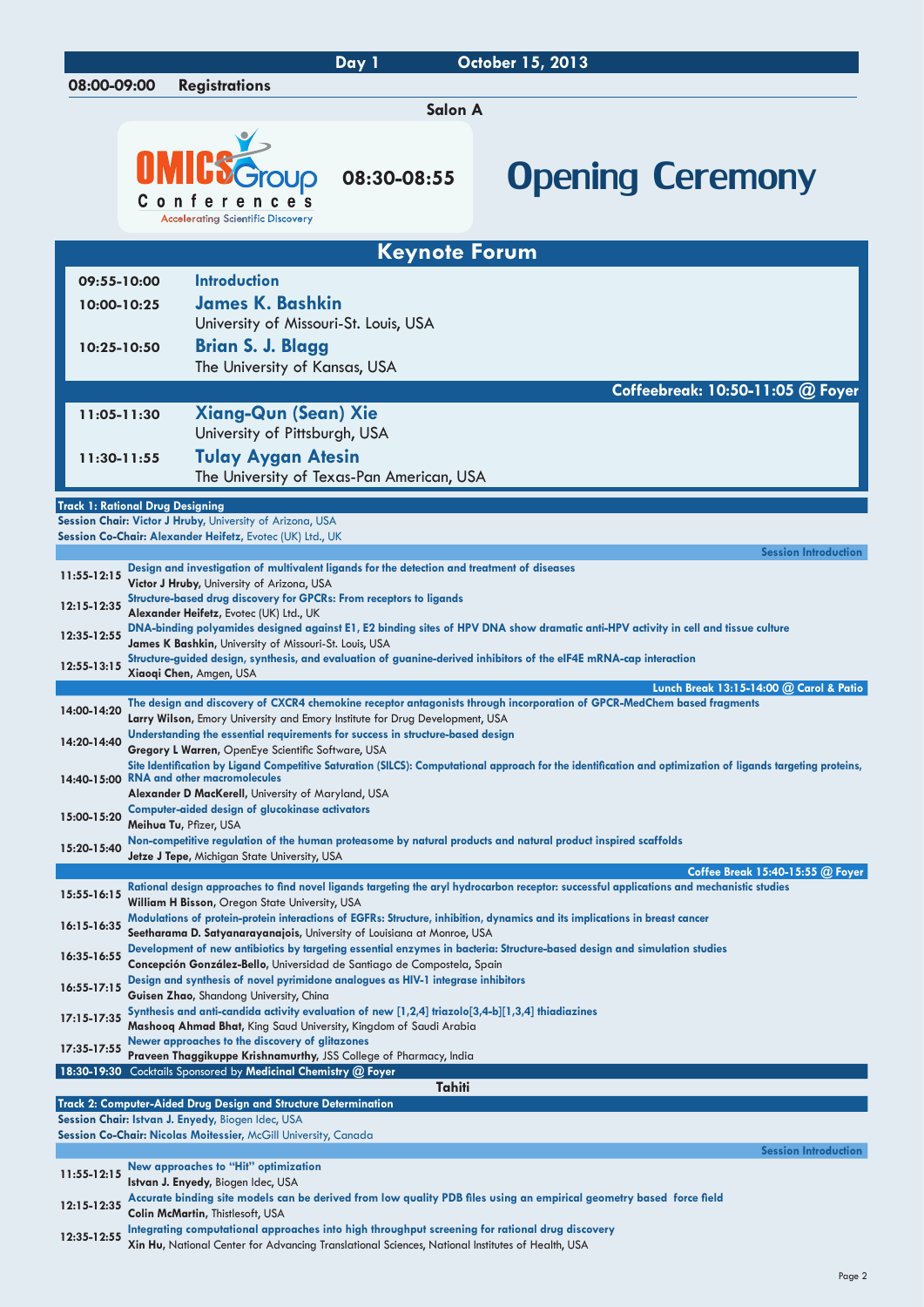**[Using side-chain models derived from atomic resolution X-ray crystallography to develop force fields which can predict global energy minimum](http://www.omicsgroup.com/CreateAbstract.php?id=3909&type=speaker)** 

| 12:55-13:15 geometries                                             |                                                                                                                                                                                                                                                                                                                                                 |
|--------------------------------------------------------------------|-------------------------------------------------------------------------------------------------------------------------------------------------------------------------------------------------------------------------------------------------------------------------------------------------------------------------------------------------|
|                                                                    | Regine S Bohacek, BostondeNovo, USA                                                                                                                                                                                                                                                                                                             |
|                                                                    | Lunch Break 13:15-14:00 @ Carol & Patio<br>Forecaster: A computational tool for drug design and discovery developed by experimentalists for experimentalists                                                                                                                                                                                    |
| 14:00-14:20                                                        | Nicolas Moitessier, McGill University, Canada                                                                                                                                                                                                                                                                                                   |
| 14:20-14:40                                                        | Genes to Leads: A rational structure guided lead discovery technology that works for both enzymes and protein-protein interaction targets<br>Kal Ramnarayan, Sapient Discovery, LLC, USA                                                                                                                                                        |
| 14:40-15:00                                                        | Discovery of highly-potent and selective inhibitors for the ABCG2 transporter<br>Achene Boumedjel, Université Joseph Fourier de Grenoble, France                                                                                                                                                                                                |
| 15:00-15:20                                                        | Predictive application of bioisostere transformations to identify novel high quality compound ideas<br>Matthew Segall, Optibrium Ltd., UK                                                                                                                                                                                                       |
| 15:20-15:40                                                        | Novel sildenafil analogues: Possible drugs for increased sensitivity to chemotherapeutic agents<br>Aina Westrheim Ravna, University of Tromso, Norway                                                                                                                                                                                           |
|                                                                    | Coffee Break 15:40-15:55 @ Foyer                                                                                                                                                                                                                                                                                                                |
| 15:55-16:15                                                        | Structural insights of SIR2 proteins from T. cruzi as promising targets to fight against Chagas disease<br>Alessandra Nurisso, University of Geneva-University of Lausanne, Switzerland<br>Stratification of surface lysine residues of bovine testicular hyaluronidase on the base of its 3D structure model: Computer aided drug designing of |
|                                                                    | 16:15-16:35 chondroitin sulphate modified enzyme derivative<br>Alexander V. Maksimenko, Institute of Experimental Cardiology, Russia                                                                                                                                                                                                            |
|                                                                    | 18:30-19:30 Cocktails Sponsored by Medicinal Chemistry @ Foyer                                                                                                                                                                                                                                                                                  |
|                                                                    | October 16, 2013<br>Day 2<br>Salon B                                                                                                                                                                                                                                                                                                            |
|                                                                    | <b>Track 3: Quantitative Structure-Activity Relationships</b>                                                                                                                                                                                                                                                                                   |
| <b>Track 6: Drug Interactions</b><br><b>Track 8: Pharmacognosy</b> | <b>Track 4: Drug Development and Delivery System</b>                                                                                                                                                                                                                                                                                            |
|                                                                    | Session Chair: Tatsuya TAKAGI, Osaka University, Japan                                                                                                                                                                                                                                                                                          |
|                                                                    | Session Co-Chair: Cesar M Compadre, University of Arkansas for Medical Sciences, USA                                                                                                                                                                                                                                                            |
| 09:00-09:20                                                        | <b>Session Introduction</b><br>In Silico screening for anti-HPV agents using docking studies                                                                                                                                                                                                                                                    |
|                                                                    | Tatsuya TAKAGI, Osaka University, Japan<br>The development of the tocoflexols, a series of novel vitamin E analogues with enhanced bioavailability                                                                                                                                                                                              |
| 09:20-09:40                                                        | Cesar M Compadre, University of Arkansas for Medical Sciences, USA                                                                                                                                                                                                                                                                              |
| 09:40-10:00                                                        | New polymeric "ruthenium-cyclopentadienyl" complexes for drug delivery in cancer therapy<br>Andreia Valente, Universidade de Lisboa, Portugal                                                                                                                                                                                                   |
| 10:00-10:20                                                        | Unraveling the human multidrug resistance p-glycoprotein poly-specificity<br>Pierre Falson, Institute of Biology and Chemistry of Proteins, France                                                                                                                                                                                              |
|                                                                    | Coffee Break 10:20-10:35 @ Foyer                                                                                                                                                                                                                                                                                                                |
| 10:35-10:55                                                        | PK modulation of haptenylated peptides via non-covalent antibody complexation<br>Stefan Dengl, Roche Diagnostics GmbH, Germany                                                                                                                                                                                                                  |
| 10:55-11:15                                                        | Tumour active plant derived compounds in combination with targeted therapy towards overcoming drug resistance in ovarian cancer                                                                                                                                                                                                                 |
| 11:15-11:35                                                        | <b>Fazlul Huq, The University of Sydney, Australia</b><br>Designed monofunctional platinums found to have significant antitumor activity                                                                                                                                                                                                        |
| 11:35-11:55                                                        | Laila Arzuman, The University of Sydney, Australia<br>A phytochemical and biological investigation of aloe grandidentata salm.-Dyck                                                                                                                                                                                                             |
|                                                                    | Taghreed Abdou Ibrahim, King Saud University, Saudi Arabia<br>Docking guided QSAR study on a series of N-acetamideindolecarboxylic acid derivatives acting as HCV NS 5B polymerase inhibitors                                                                                                                                                   |
| 11:55-12:15                                                        | Vaishali M. Patil, Bharat Institute of Technology, India                                                                                                                                                                                                                                                                                        |
| <b>Track 5: Drug Discovery</b>                                     |                                                                                                                                                                                                                                                                                                                                                 |
|                                                                    | Session Chair: Gerard Rosse, Dart Neuroscience, USA<br>Session Co-Chair: Craig M Williams, University of Queensland, Australia                                                                                                                                                                                                                  |
|                                                                    | <b>Session Introduction</b>                                                                                                                                                                                                                                                                                                                     |
| 12:15-12:35                                                        | Innovative approaches to expand medicinal chemistry space                                                                                                                                                                                                                                                                                       |
|                                                                    | Gerard Rosse, Dart Neuroscience, USA<br>Lunch Break 12:35-13:20 @ Carol & Patio                                                                                                                                                                                                                                                                 |
| 13:20-13:40                                                        | Discovery of a first-in-class topically bioavailable kit inhibitor with clinical activity using computational chemogenomics technology<br>James Hendrix, nPharmakon LLC, USA                                                                                                                                                                    |
| 13:40-14:00                                                        | Discovery of a small molecule direct keap1-Nrf2 inhibitor as an anti-oxidant inflammation modulator<br>Magesh Sadagopan, Otsuka Maryland Medicinal Laboratories, Inc., USA                                                                                                                                                                      |
| 14:00-14:20                                                        | Can cubane act as a benzene isostere?                                                                                                                                                                                                                                                                                                           |
|                                                                    | Craig M Williams, University of Queensland, Australia<br>Research and development on novel antitumor agents: Preparation, evaluation, and mechanism of low-molecular-weighted phospha sugar<br>14:20-14:40 derivatives as IER5/Cdc25B targeted antileukemic agents                                                                              |
|                                                                    | Mitsuji YAMASHITA, Shizuoka University, Japan<br>Modulators of FGF-FGFR-Heparan sulfate complex: identifications of allosteric antagonists and oligosaccharide agonists as potential novel therapeutics                                                                                                                                         |
| 14:40-15:00                                                        | Gilbert Lassalle, Sanofi Aventis, France                                                                                                                                                                                                                                                                                                        |
|                                                                    | Chemistry, bioactivity, and computational prediction of binding modes for sarsolenane and capnosane diterpenes as PTP1B inhibitors from the<br>15:00-15:20 hainan soft coral Sarcophyton trocheliophorum marenzeller<br>Yue-Wei Guo, Shanghai Institute of Materia Medica, China                                                                |
|                                                                    | Coffee Break 15:20-15:35 @ Foyer                                                                                                                                                                                                                                                                                                                |
| 15:35-15:55                                                        | On the field of metallodrugs-new ruthenium compounds as anti-tumor agents<br>Ana Isabel Tomaz, Universidade de Lisboa, Portugal                                                                                                                                                                                                                 |
| 15:55-16:15                                                        | Design, synthesis and antidiabetic, cardiomyopathy studies of cinnamic acid-amino acid hybrid analogs                                                                                                                                                                                                                                           |
| 16:15-16:35                                                        | Subir Samanta, Birla Institute of Technology, India<br>Synthesis and screening of newer quinazolin-3(h)-4-One derivatives for anticonvulsant activity                                                                                                                                                                                           |
|                                                                    | Jayasekhar P Nair, Oman Medical College, Sultanate of Oman<br>Drug profile matching- drug discovery by polypharmacology-based interaction profiling                                                                                                                                                                                             |
| 16:35-16:55                                                        | Zoltan Simon, Eotvos Lorand University, Hungary                                                                                                                                                                                                                                                                                                 |